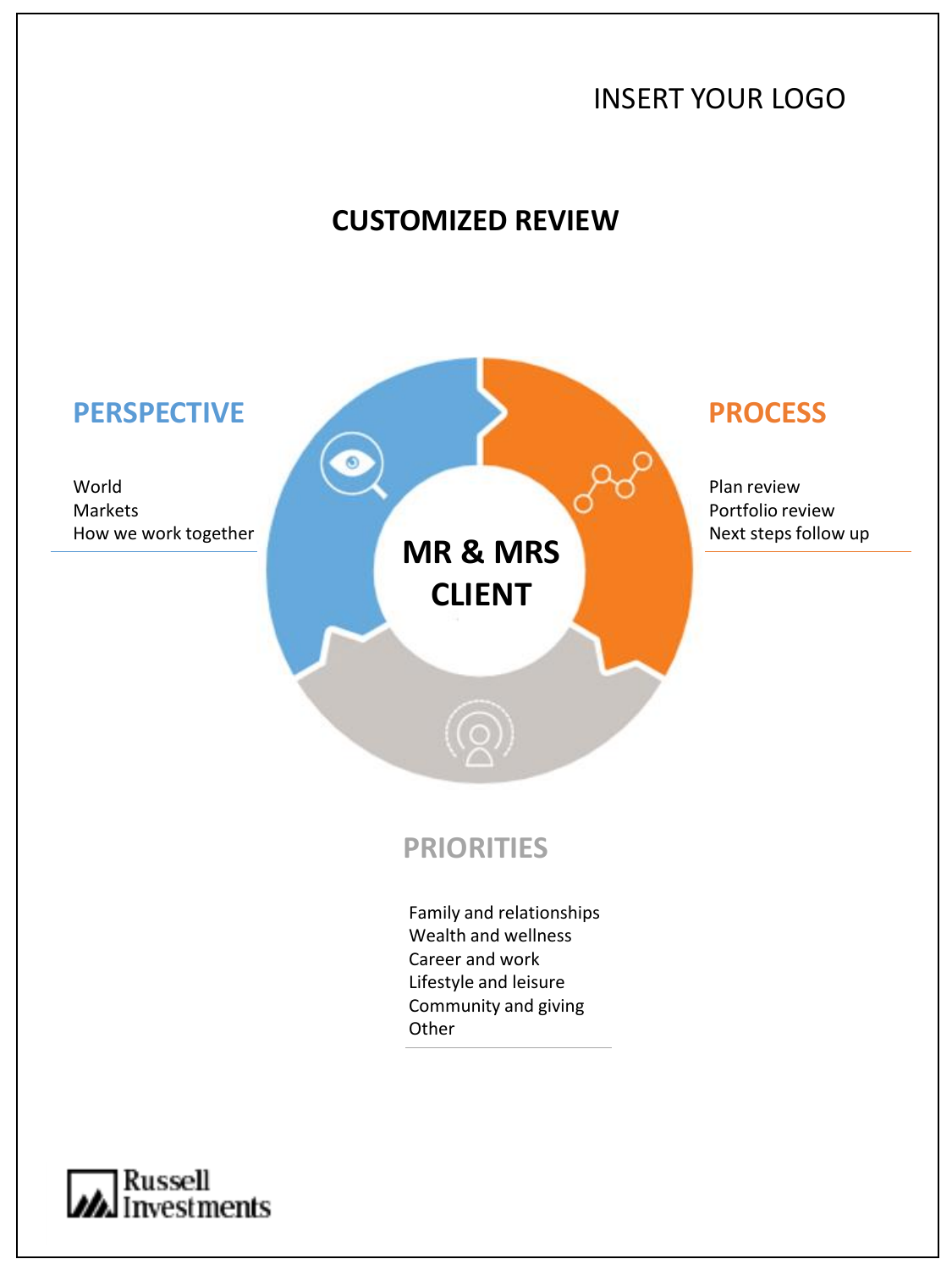## Sample Pre-Meeting Package Letter and Agenda

Dear

Dear Mr. and Mrs. Client,

We look forward to our meeting with you on (Date) via (Technology) from (start time) to (end time).

Please find below the details for our video conference call:

■ Join the meeting

**Click here:** [insert virtual technology meeting link] **Dial in:** [insert virtual technology meeting phone number] **Meeting ID:** [insert virtual technology meeting ID code]

Please find below a proposed agenda for our meeting. However, this meeting is designed to address the topics that are most important to you—so please don't hesitate to let us know if you would like us to make changes to the agenda. We welcome your feedback!

## **AGENDA ITEMS**

- **1. Check-in:** How are you doing?
- **2. Perspectives**
- Review of latest commentary around world event & relevant industry news
- Working with us
- **3. Review of your Priorities**
- Family and Relationships
- Health and Wellness
- Career and Work
- Lifestyle and Leisure
- Community and Giving
- Anything additional you would like to discuss
- **4. Plan and Portfolio Review**
- **5. Next Steps**

Please do let us know if there is anything else that you would like to add to the agenda or if have any questions or concerns. (Team member name) will reach out the day before our meeting to answer any technology questions you may have. We look forward to speaking with you on (date).

Kind regards,

(Advisor name)